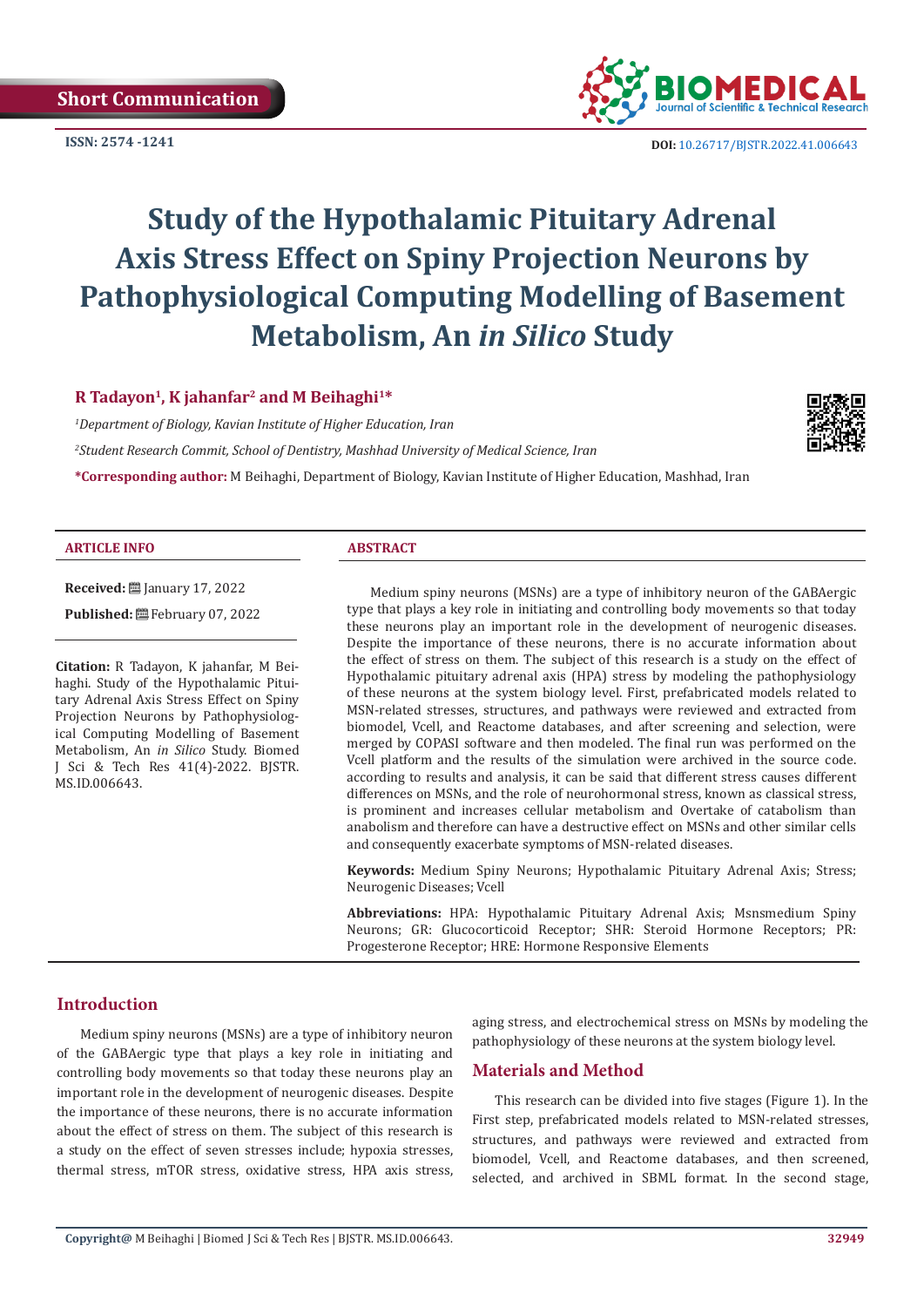pathways were merged by COPASI software and a united model was created. In the third stage, the model was implemented on the Vcell platform and the results of the simulation were archived in SBML (level 3, version 1) format. At this stage, the variables were determined to simulate normal and stressed conditions, according to Table 1, and finally, after running the simulator based on solver stiff, the results were plotted by WPS office spreadsheet software and analyzed manually.



**Figure 1:** Simulation steps.

#### **Table 1:** Initial concentrations.

| <b>Chemical species</b> | Default initial concentration | <b>HPA</b><br><b>Stress initial concentration</b> |
|-------------------------|-------------------------------|---------------------------------------------------|
| mTORC1                  | 25.14                         | 25.14                                             |
| mTORC2                  | 18.7959                       | 18.7959                                           |
| HIF                     | 0.05                          | 0.05                                              |
| HSE                     | 18.984                        | 18.984                                            |
| <b>HSF</b>              | 0.332019                      | 0.332019                                          |
| Cortisol                | 1.140000339                   | 11.40000339                                       |
| Cortisone               | 24.00000713                   | 240.0000713                                       |
| <b>CYP RNA</b>          | 0.075000022                   | 0.750000223                                       |
| Akt                     | 10                            | 10                                                |
| FoxO3a                  | 10                            | 10                                                |
| AMPK                    | 10                            | 10                                                |

# **Results & Discussion**



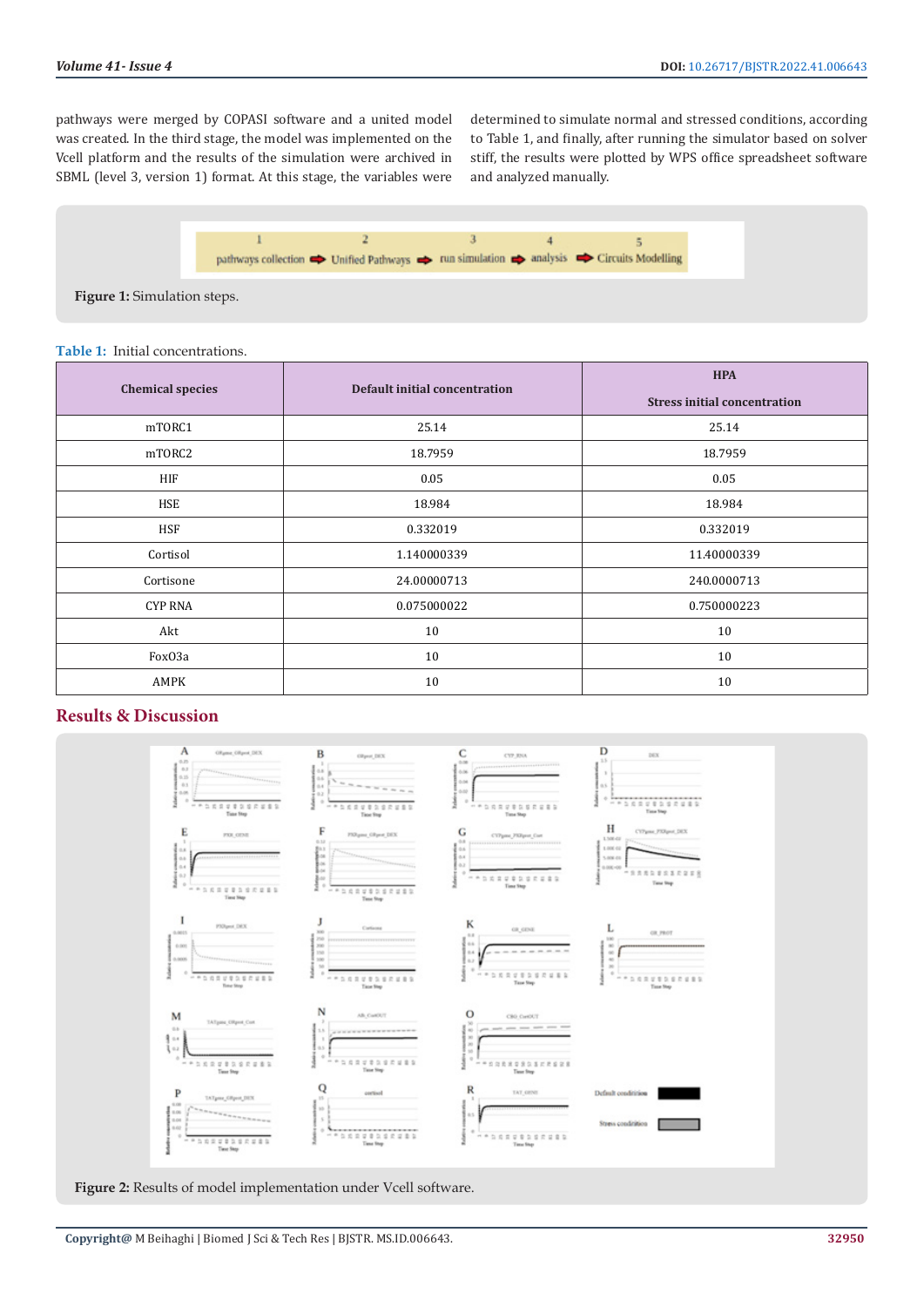According to Figure2(C), CYP RNA in stress increased. Cytochrome P450 3A4 (EC 1.14.13.97) is an important enzyme in humans, found mainly in the liver and intestines. This Cytochrome oxidizes small foreign organic molecules (xenobiotics) such as toxins or drugs so that they can be eliminated from the body. While many drugs are inactivated by CYP3A4, some drugs are activated by this enzyme. Some substances, such as grapefruit juice, and some medications interfere with the function of CYP3A4. Use of these drugs with drugs that are modified and enhanced or attenuated by CYP3A4. CYP3A4 is a member of the Cytochrome P450 family. Several other members of this family are also involved in mixed metabolism, but CYP3A4 is the most common [1]. According Figure 2(A,B,F,H,I,P) Dexamethasone metabolites in stress increased. Dexamethasone is a corticosteroid drug. It is used to treat many conditions, including rheumatic problems, some skin conditions, severe allergies, asthma, chronic obstructive pulmonary disease, croup, brain swelling, eye pain following eye surgery, and in combination with antibiotics for tuberculosis.

In adrenergic insufficiency, it should be used with a drug that has more mineral effects (including fludrocortisone). In preterm labor, it may be used to improve outcomes in the baby. It may be taken orally, by injection into a muscle, or intravenously. The effects of Dexamethasone often last for a day and last for about three days. Prolonged use of Dexamethasone may lead to thrush, osteoporosis, cataracts, bruising, and muscle weakness. It should not be consumed while breastfeeding. Dexamethasone has antiinflammatory and immunosuppressive effects [2].

According to Figure 2(G, M, N, O), cortisol metabolites in stress increased. Cortisol is a steroid hormone, a type of glucocorticoid hormone. When used as a medicine, it is known as hydrocortisone. In many animals, it is produced mainly by the adrenal cortex in the adrenal gland [3]. This substance is produced in smaller quantities in other tissues [4]. It is released during the circadian cycle and its release increases in response to stress and low blood glucose concentrations. It also reduces bone formation [5]. This gene encodes the alpha globulin protein with the corticosteroid-binding property. This protein is the major transporter for glucocorticoid hormones in the blood of most vertebrates [6]. PXR (Pregnane X receptor & Glucocorticoid receptor) is a nuclear receptor whose main function is to monitor the presence of foreign toxins and belongs to a family of nuclear receptors whose members are transcription factors that are transcribed by a domain into a ligand and by a Domains are attached to DNA. PXR is a transcription regulator of the Cytochrome P450 CYP3A4 gene.

It is activated by a combination of compounds including Dexamethasone and rifampicin and stimulates CYP3A4 [7,8] The glucocorticoid receptor (GR), also known as NR3C1, is a receptor to cortisol and other glucocorticoid GR is expressed in almost every cell in the body and regulates genes that control growth, metabolism, and the immune response, and because the receptor gene is expressed in different ways, it has different effects in different parts of the body. (Pleutropic) When glucocorticoid hormones bind to GR, the main

mechanism of action is to regulate gene transcription [9,10]. After binding to the glucocorticoid, the activated glucocorticoid receptor complex expresses anti-inflammatory proteins in the nucleus. Regulates and suppresses the expression of inflammatory proteins in the cytosol (by preventing the transfer of other transcription factors from the cytosol to the nucleus [11,12]. Steroid Hormone Receptors (SHRs) are transcription factors that are activated in the presence of steroid hormones.

While estrogen receptors are predominantly nuclear, unbound Glucocorticoid (GR) and Androgen (AR) receptors are mostly located in the cytoplasm and are transported to the nucleus only after hormone binding. This Progesterone Receptor (PR ) in humans is encoded by a gene (PGR) on chromosome 11, which has two forms (PRA) and (PRB), that (PRA) is more in the cytoplasm and the form (PRB) in both the cytoplasm and There is in the core. Understanding the mechanism of ATPase activity of HSP90 is largely derived from structural and functional studies of Saccharomyces cerevisiae complexes. Binding of PTGES3 (p23) to the HSP90 complex and, finally, its combination stabilizes the hormone. It is worth noting that GR-importin interactions can be ligand-dependent or independent. In nuclear ligand-activated SHR, specific sequences in DNA called Hormone Responsive Elements (HRE) are created [13]. Albumin is a family of globulin, the most common of which is serum albumin.

All proteins in the albumin family are soluble in water and relatively soluble in concentrated saline. Albumin is usually found in the blood plasma and is not glycosylated. Albumin-containing substances are called albuminoids. Some transfusion proteins are evolutionary linked to the albumin family (including serum albumin, alpha-photo protein, and vitamin D-binding proteins. This family is found only in vertebrates [14-16].

Tyrosine aminotransferase (or tyrosine transaminase) is an enzyme present in the liver that catalyzes the conversion of tyrosine to 4-hydroxyphenylpyruvate [17]. Deficiency of this enzyme in humans can lead to what is known as type II tyrosinemia, in which there is an accumulation of tyrosine (resulting in accumulation of tyrosine due to a lack of aminotransferase reaction) [18].

# **Conclusion**

According to their results and analysis, in general, it can be said that stress caused by the Hypothalamic-pituitary-adrenal axis increases Dexamethasone and cortisol metabolites and increases cellular metabolism and catabolism over anabolism, and therefore can It has a destructive effect on MSNs and other similar cells and thus aggravates the symptoms of MSN-related diseases. It is suggested that researchers investigate various aspects of the destruction of these neurons by researching this subject, and therefore future research could be a follow-up to this research. In this study, we examined only part of the basal metabolism on MSNs, so it is recommended

**a)** Examine other metabolic pathways not only on MSNs but also on other neurons.